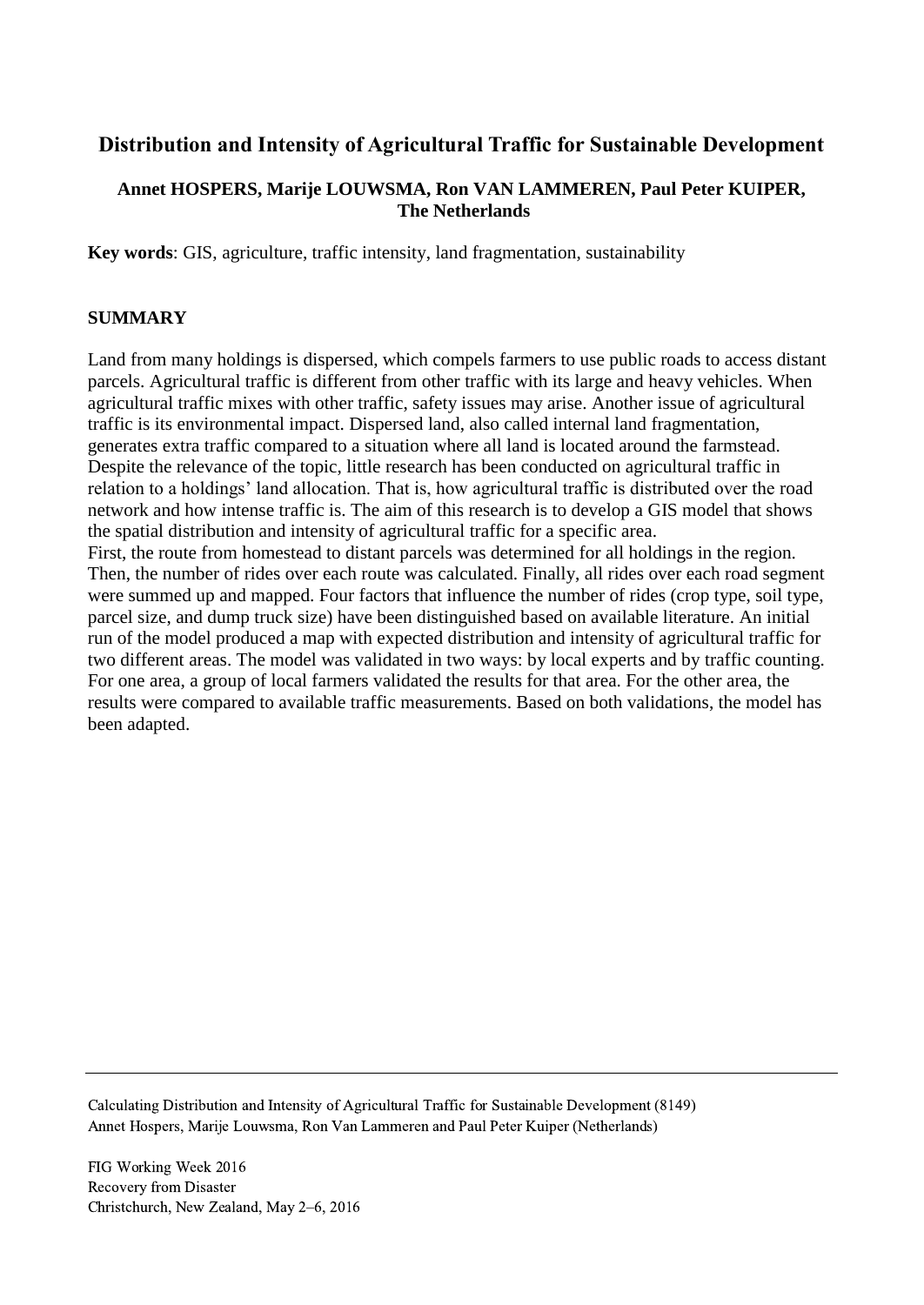# **Distribution and Intensity of Agricultural Traffic for Sustainable Development**

## **Annet HOSPERS, Marije LOUWSMA, Ron VAN LAMMEREN, Paul Peter KUIPER, The Netherlands**

## **1. INTRODUCTION**

Land from many holdings is dispersed, which compels farmers to use public roads to access distant parcels. Agricultural traffic is different from other traffic with its large and heavy vehicles. When agricultural traffic mixes with other traffic, safety issues may arise (Jaarsma et al., 2013). Another issue of agricultural traffic is its environmental impact. Dispersed land, also called internal land fragmentation (Van Dijk, 2003; Demetriou et al., 2011), generates extra traffic compared to a situation where all land is located around the farmstead. Several developments may result in an increase of agricultural traffic intensity (Jaarsma & Hoofwijk, 2013). First, there is a broadening of activities at farms which may generate extra traffic to and from farms (Jaarsma & Hoofwijk, 2013; Rienks et al., 2009). Second, the average size of agricultural holdings continues to increase. Land needed for enlargement is not always available near the holding. Distant land results in longer rides over public roads (Jaarsma & Hoofwijk, 2013). Third, farmers that specialize in a specific crop need a crop rotation system that stimulates short term use of distant land.

Apart from these developments, agricultural vehicles have become larger, heavier and faster over time. In addition to an increase of agricultural traffic, recreational traffic has increased as well (Rienks et al., 2009). As a result, concerns about traffic safety arise. The number of accidents involving agricultural vehicles has been stable over the years, while overall traffic accidents in rural areas decreased (Jaarsma & Hoofwijk, 2013).

Despite the relevance of the topic, little research has been conducted on agricultural traffic in relation to a holdings' land allocation. That is, how agricultural traffic is distributed over the road network and how intense traffic is. Hence the aim of this research is to develop a GIS model that shows the spatial distribution and intensity of agricultural traffic for a specific area and for specific seasons (spring, summer, autumn, winter). Insight in the intensity and spatial distribution of agricultural traffic can be used to locate potentially unsafe situations. The information can be used to improve road design, to steer and separate different modes of traffic to minimize the number of risky encounters, or to take measures to reduce the intensity of agricultural traffic e.g. by means of land consolidation.

## **2. METHODS AND DATA**

### **2.1 Methods**

The spatial distribution and intensity of agricultural traffic was modelled in a geographical information system (GIS). The modelling consisted of three steps. First, the route from homestead to distant parcels was determined for all holdings in the region. Then, the number of rides over each route was calculated. Finally, all rides over each road segment were summarized and mapped.

Calculating Distribution and Intensity of Agricultural Traffic for Sustainable Development (8149) Annet Hospers, Marije Louwsma, Ron Van Lammeren and Paul Peter Kuiper (Netherlands)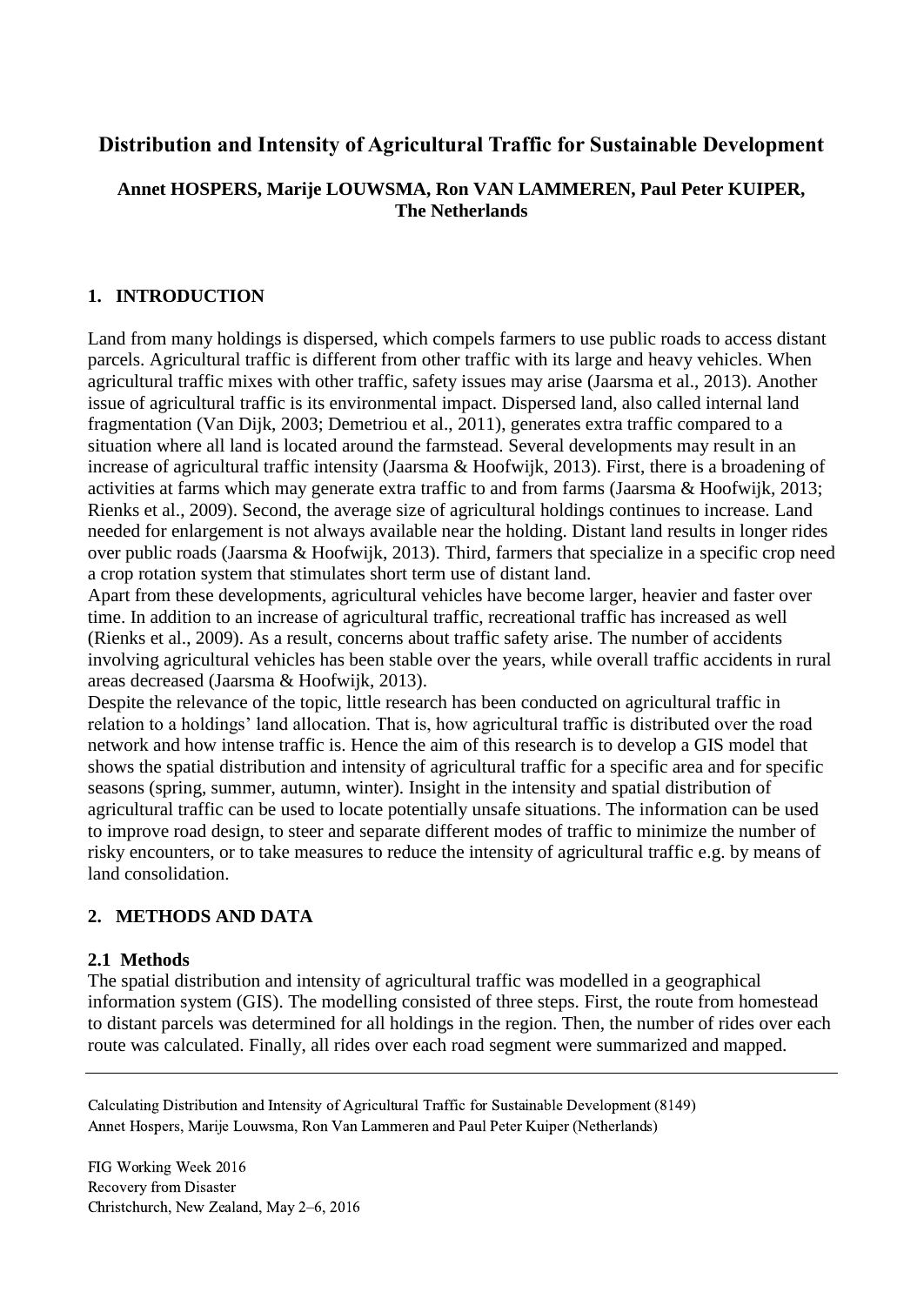From literature research, four factors were selected that influence the number of rides: crop type, soil type, parcel size, and dump truck size (Gónzalez et al., 2007; Jaarsma, 2010; Rienks et al., 2009). Crop type and soil type resulted in a fixed number of rides, whereas parcel size and dump truck size led to a variable number of rides. All four factors were included in the model. An initial run of the model produced a map with the expected distribution and intensity of agricultural traffic for the two case study areas: the municipality Noordoostpolder  $(450 \text{ km}^2)$  and the province Zeeland  $(1800 \text{ km}^2)$ . Using the initial run, the model was validated in two ways: by local experts and by traffic counting. For the case study Noordoostpolder, nine local farmers were interviewed to validate the results for that area. The semi-structured interviews were conducted with farmers from different holding sizes. For the case study Zeeland, the results were compared to available traffic measurements of the area. Additionally, two employees from the province of Zeeland were interviewed to discuss the results. The model was adapted based on the validation in both areas.

## **2.2 Geographical data**

The model used as datasets four key registries from the national spatial data infrastructure: Top10NL, BRP, BAG and BRK. Top10NL is the topographic data set, of which the road network was used. BRP provided information on land use (crops, grassland) and land users (holding). BAG provided information on buildings, and BRK on land owners. Analyses have been conducted for agricultural holdings based on owned land and agricultural holdings based on a combination of owned land and leased land. For the latter, information on land owners and users was combined to determine holdings and the location of their parcels. Information on buildings were used to locate the farmstead from which the routes to distant parcels started.

# **3. RESULTS**

# **3.1 Number of rides**

Four factors influence the number of rides with agricultural vehicles: soil type, crop type, parcel size, and kipper size. [Figure 1](#page-3-0) shows how these factors are related to the total number of rides. This number depends on the activities that farmers carry out on their parcels. Some rides are related to the size of the harvest and the kipper that transports the harvest. Other rides are related to the crop that is grown and the soil type. Crops need spraying insecticides and applying fertilizer. The frequency of these activities, and consequently the number of rides, depends on crop type and varies from crop to crop. Both types of rides, fixed and bulk, determine the total number of rides.

Calculating Distribution and Intensity of Agricultural Traffic for Sustainable Development (8149) Annet Hospers, Marije Louwsma, Ron Van Lammeren and Paul Peter Kuiper (Netherlands)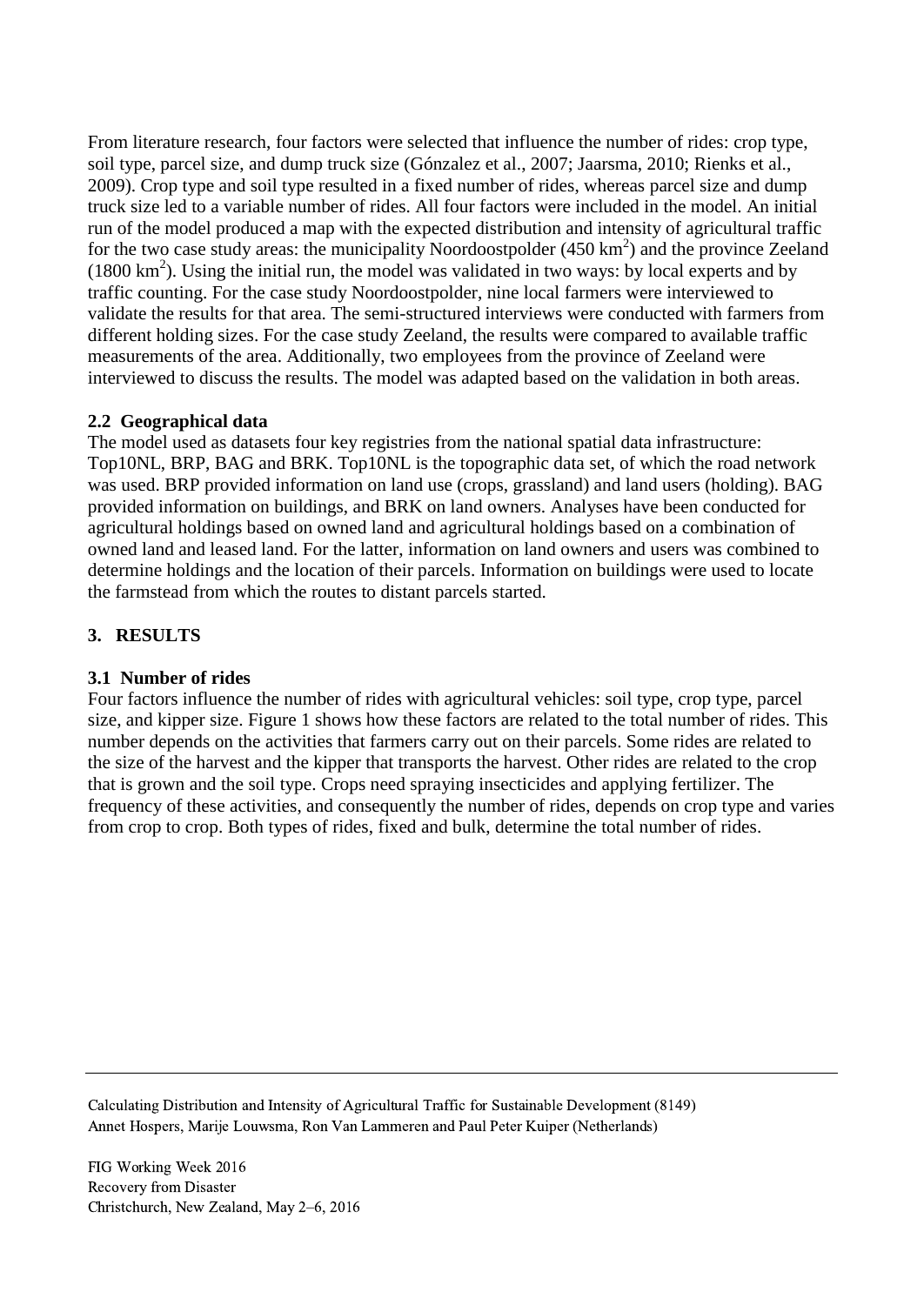

<span id="page-3-0"></span>**Figure 1 Factors that influence the number of rides**

The "Kwalitatieve Informatie" (KWIN) publications (PAGV, 1995; PPO, 2009; PPO, 2012; WUR, 2013) provided most information on activities that influence the number of rides. However, because some information dates from 1980, figures have been updated with expert knowledge from farmers about current activities and machinery size. Farmers were also asked to indicate if the number of rides varies over the seasons. Four seasons were distinguished: spring (March - May), summer (June - August), autumn (September - November), and winter (December - February). Appendix I gives a detailed overview of the validated number of fixed rides per crop per season [\(Table 1\)](#page-9-0) and the number of bulk rides, which are based on the harvest size per crop [\(Table 2\)](#page-9-1) and the kipper size [\(Table](#page-10-0) 3). These figures are used in the model to determine the total number of rides to distant parcels.

### **3.2 Spatial distribution of traffic intensity**

The route between homestead and distant parcel is calculated with the shortest path algorithm (Dijkstra, 1959). [Figure 2](#page-4-0) shows how these routes were modelled in GIS (Louwsma and Kuiper, 2013). The total number of rides was calculated for each road segment, based on the summed number of rides over distinguished routes. [Figure 3](#page-4-1) shows how traffic intensity was calculated in GIS. After having determined the routes from homestead to distant parcels, the model calculates the number of rides per roadsegment and per route based on the four determined factors (soil, crop, parcel size, kipper size). First, the data sets with soil types and crop types were reclassified to reduce the amount of variables. The factors soil and crop were combined into one spatial dataset to which owner and user information was added. The size of each parcel<sup>1</sup> with the same combination of owner, crop and soil, was determined and combined with the kipper size to calculate the number of bulk rides. Combining the seasonal number of rides, based on crop-bound (fixed) activities and production-bound (bulk) rides, resulted in a seasonal number of rides. Then, the number of rides per route were attached to each road segment of that route. For each road segment , all rides of all routes were summed up to get the number of rides per road segment, i.e. traffic intensity.

<sup>1</sup> <sup>1</sup> A parcel may consist of one or multiple adjacent cadastral parcels.

Calculating Distribution and Intensity of Agricultural Traffic for Sustainable Development (8149) Annet Hospers, Marije Louwsma, Ron Van Lammeren and Paul Peter Kuiper (Netherlands)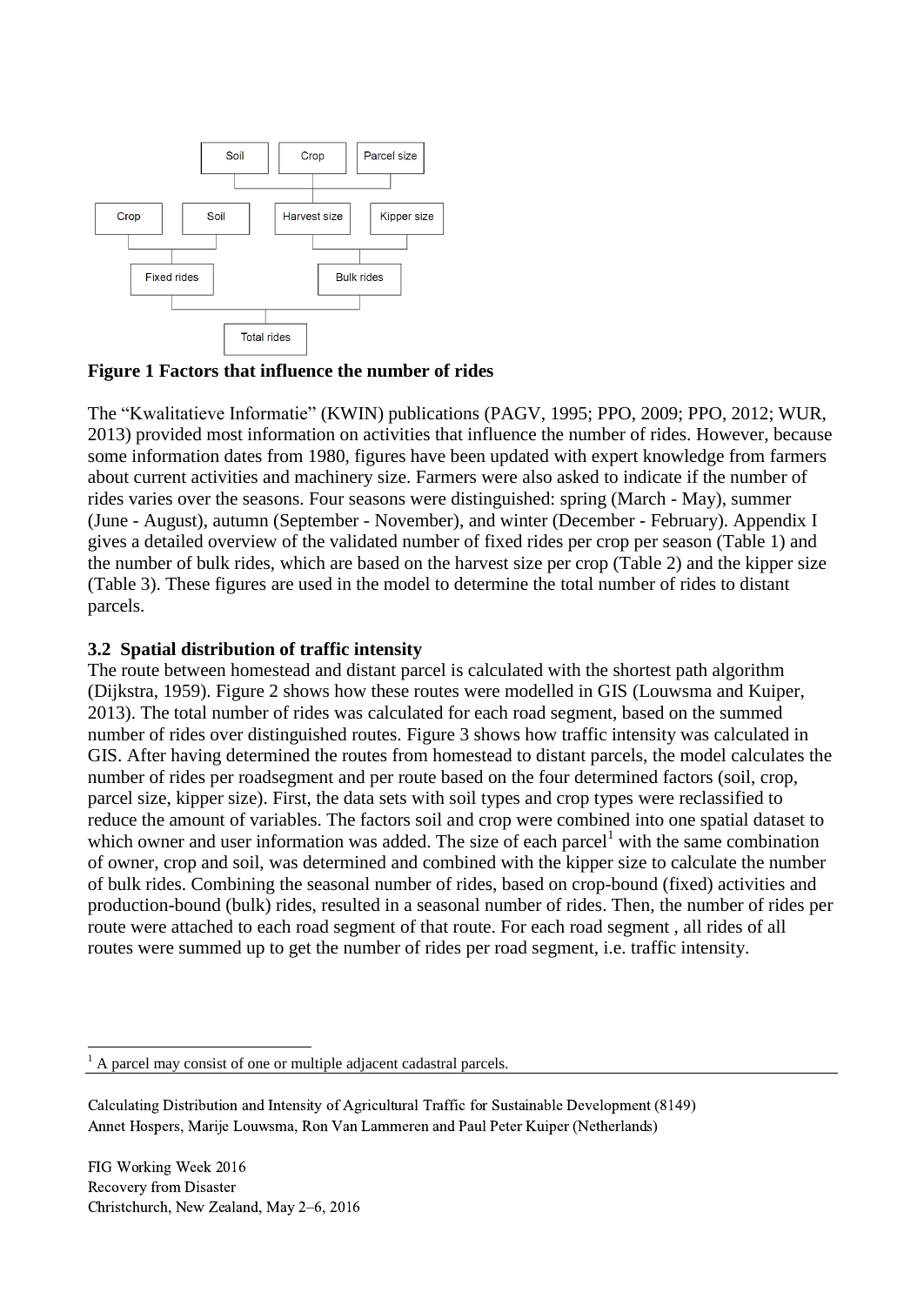

<span id="page-4-0"></span>**Figure 2 Calculation of routes from homestead to distant parcels (Louwsma and Kuiper, 2013)**



<span id="page-4-1"></span>**Figure 3 Calculation of traffic intensity**

# **3.3 Case studies**

The model was applied in two case studies: the municipality Noordoostpolder and the province Zeeland. Figures 4 (land owners) and 5 (land owners and users) display the spatial distribution of agricultural traffic in the Noordoostpolder on a yearly basis for 2014 (December 2013 – November 2014).

Traffic intensity is based on the land use of holdings located in the area, which includes leased land and owned land. Since about 40% of the land is leased in the Netherlands (CBS, 2008), traffic intensity cannot be sufficiently analysed by using ownership data alone. However, the data on leased land is based on farmers' input for the yearly census, which means that quality standards of this data are looser than the data on owned land, which are part of a national key register. To check the added value of including data on leased land, we ran the model twice for both case studies: one run based on ownership, and one run based on ownership and leased land. Comparing the results showed that combining ownership and leased land produced richer and more detailed information on traffic intensity. This was especially true for the Noordoostpolder where land has been reclaimed by the government. This reclamation has historically caused a larger amount of land to be leased as

Calculating Distribution and Intensity of Agricultural Traffic for Sustainable Development (8149) Annet Hospers, Marije Louwsma, Ron Van Lammeren and Paul Peter Kuiper (Netherlands)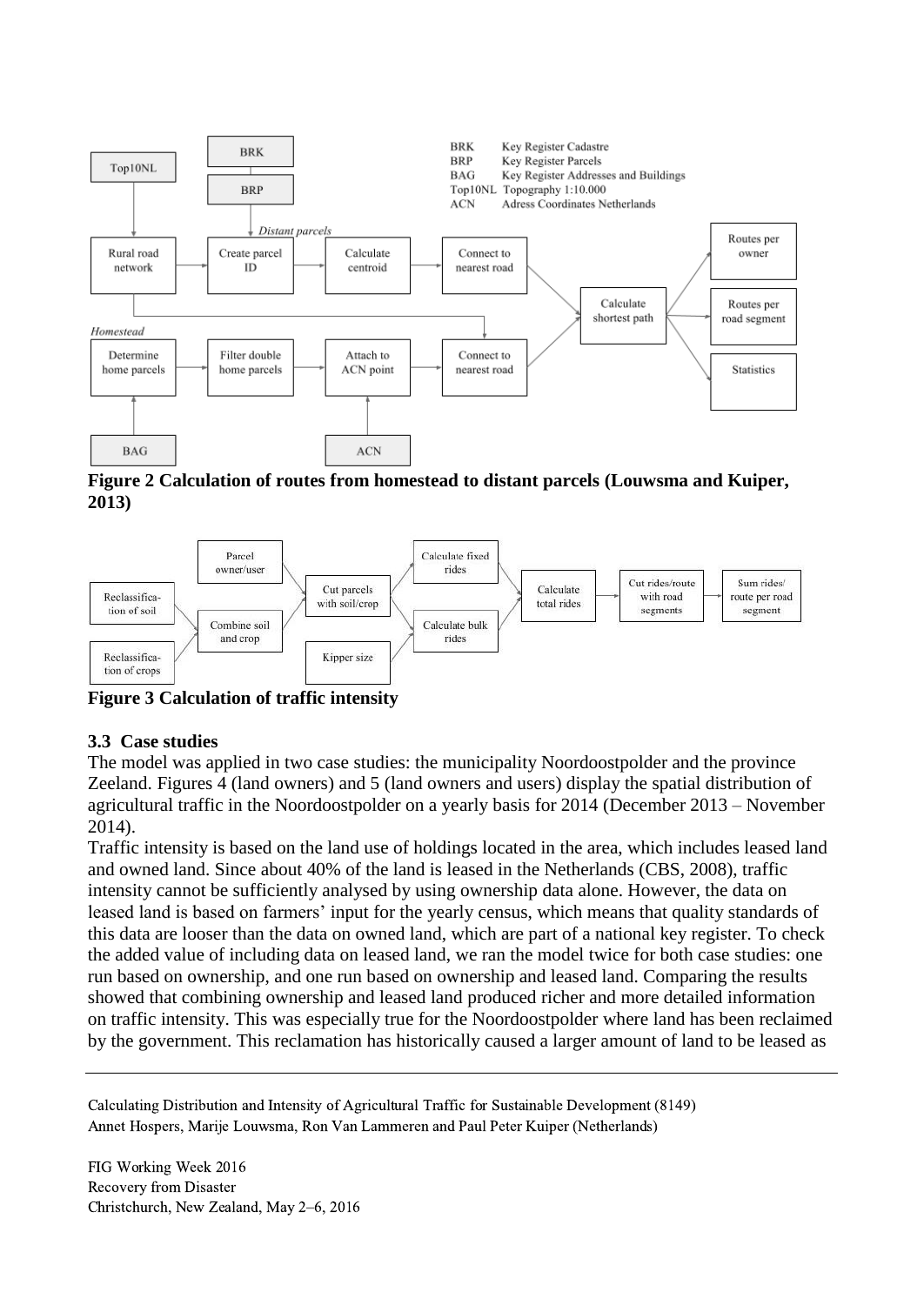compared to areas without reclamation. Additionally, this case study showed that traffic related to bulb cultivation, which is major in this region, appeared in the results when data on leased land was included. Bulb cultivation requires crop rotation, because of specific soil requirements. Consequently, this cultivation increases a farmer's need for leased land, and additionally leads to more traffic.



**Figure 4 Traffic intensity in municipality Noordoostpolder, based on land owners and crops grown (2014)**

Calculating Distribution and Intensity of Agricultural Traffic for Sustainable Development (8149) Annet Hospers, Marije Louwsma, Ron Van Lammeren and Paul Peter Kuiper (Netherlands)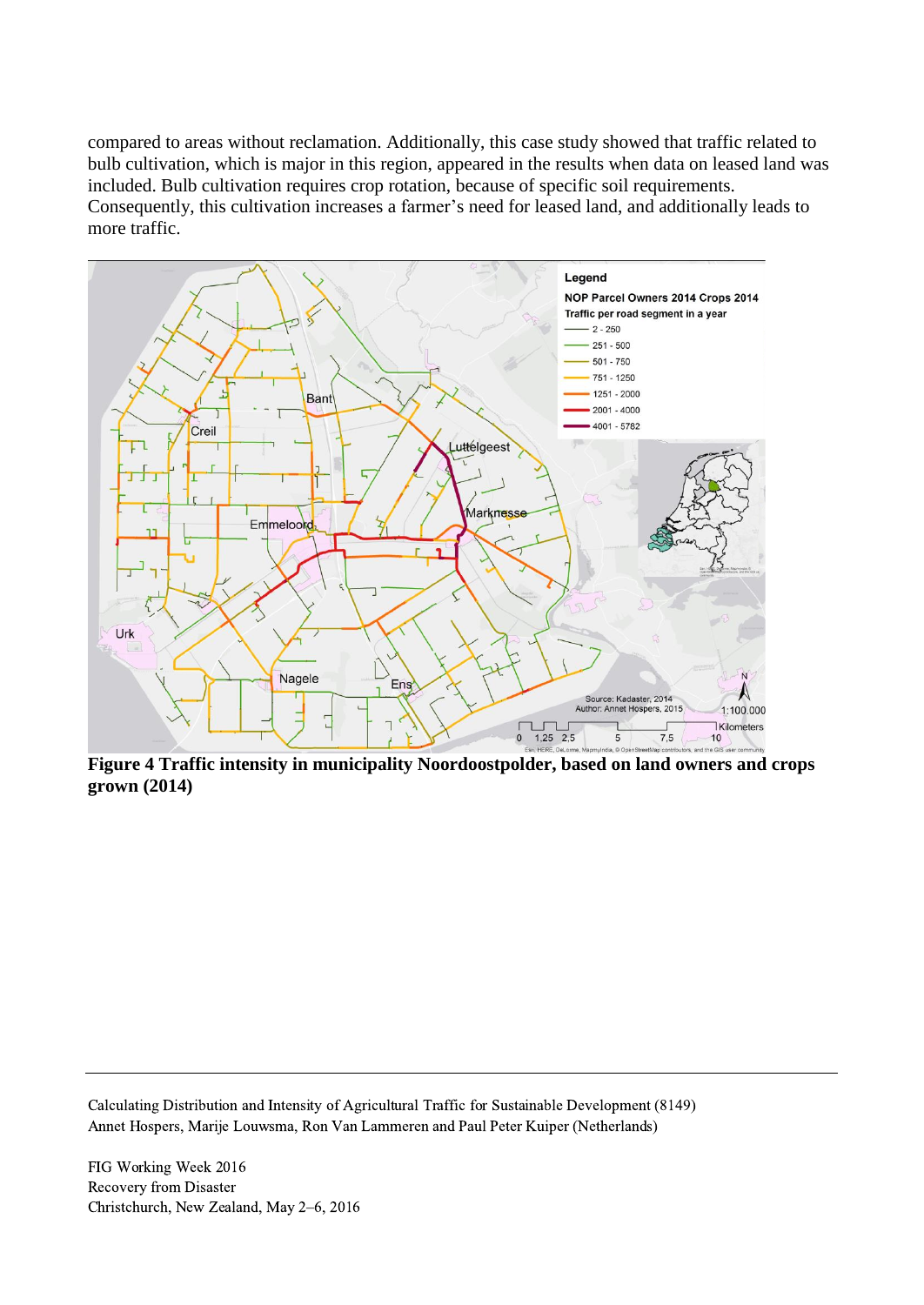

**Figure 5 Traffic intensity in municipality Noordoostpolder, based on land users (2014) and crops grown (2014)**

### **3.4 Validation**

The model was validated for both case studies, though validation methods between the case studies varied. In the Noordoostpolder, nine farmers were interviewed. Three aspects were specifically discussed: the activities and harvest per crop (see Appendix I), the routes of their holding from homestead to distant parcels, and the overall results in terms of traffic intensity on the roads. Farmers noted that some activities are crop independent, such as clearing of ditches. These activities were not included in our model. They also mentioned that in practice activities are often combined. In our model we calculated all activities separately, which leads to overestimated traffic intensity. The shortest path algorithm was used to calculate the routes from homestead to distant parcels. With respect to this, farmers concluded that the calculated routes for their holding as well as calculated traffic intensity for the area generally matched their experience. Some farmers indicated to take a detour every now and then to avoid busy city centres, crossroads or roundabouts. In Zeeland, the results of the model were compared with available traffic countings. Agricultural traffic was counted at eight locations to estimate traffic intensity on public roads in the province (Oosthoek & Pouwer, 2014). Estimated traffic intensity based on the countings was overall higher than the calculated traffic intensity by our model. This might be explained by the type of agricultural traffic taken into account. Our model only includes traffic that directly relates to farming activities on distant parcels, whereas the countings include all agricultural traffic such as trucks used to transport the harvest to factories.

Calculating Distribution and Intensity of Agricultural Traffic for Sustainable Development (8149) Annet Hospers, Marije Louwsma, Ron Van Lammeren and Paul Peter Kuiper (Netherlands)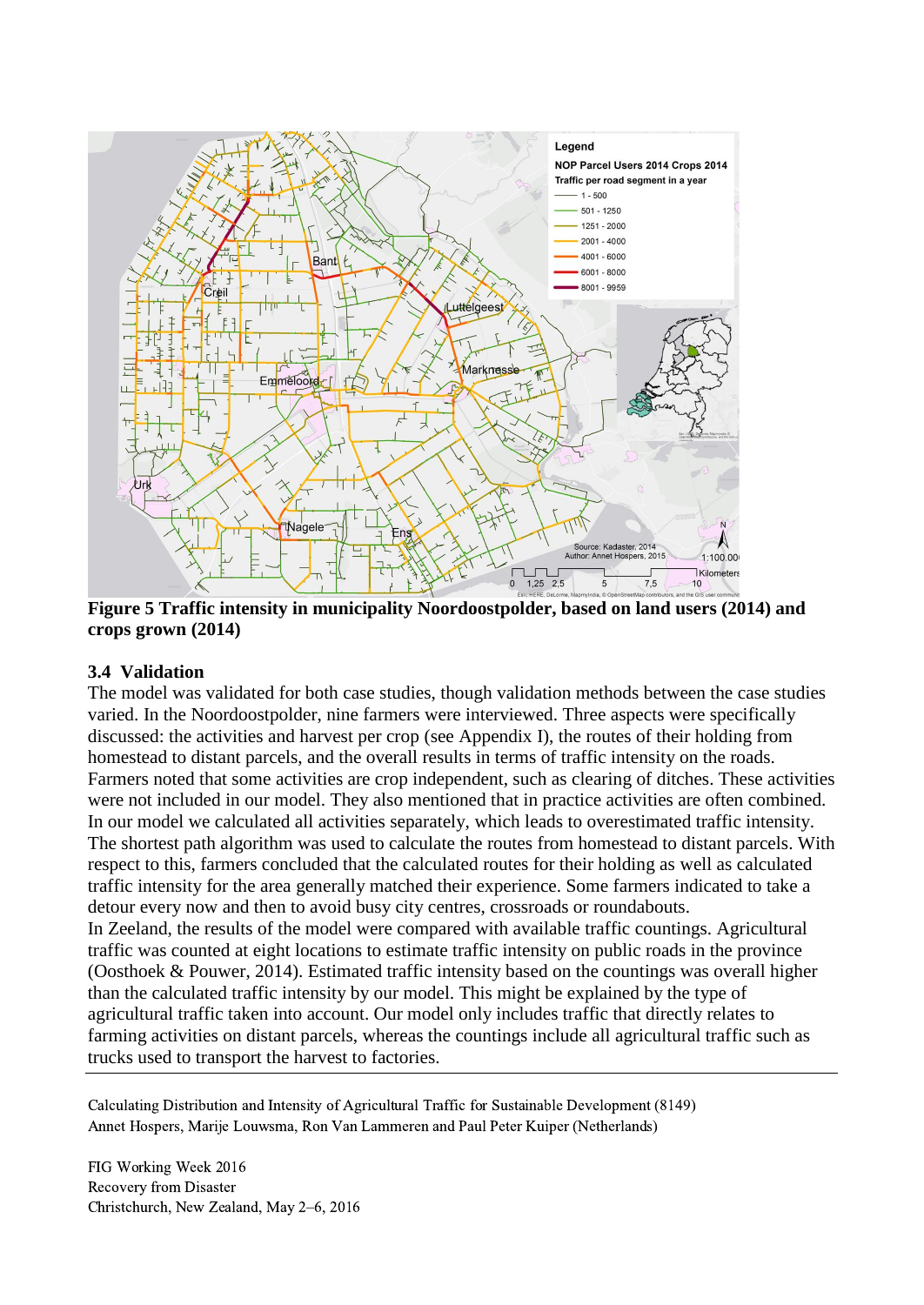## **4. DISCUSSION**

The major finding of this research is that the developed model clearly shows the spatial distribution and intensity of agricultural traffic on the rural road network. Contrary to traffic countings, the model can be easily applied to any area as long as data on the holdings' land allocation and the area's road network is available. Moreover, the model facilitates a wide array of applications. With the information on distance and frequency of travelled routes, governments can investigate possibilities to improve land allocation to reduce agricultural traffic, to map road segments with different modes of traffic (safety issues), or to estimate emissions from agricultural traffic. The results also show that traffic intensity fluctuates over the seasons, with summer and autumn as the busiest. These fluctuations are directly related to cultivation: grassland leads to evenly distributed traffic over the growing seasons, and crops lead to traffic mostly in the harvesting season. These findings correspond with literature on agricultural traffic (Jaarsma and De Vries, 2014; Panschin and Vitikainen, 2010). Analyzing traffic intensity also poses the question which indicator is most appropriate to measure traffic intensity: the busiest day of the year, the average intensity a day a year, or the total yearly traffic? Selecting an appropriate indicator depends on the phenomenon studied. CO2 emissions for instance are best measured based on the total yearly traffic, while safety issues are best measured based on traffic intensity in the period when different traffic modes mix. In the Netherlands, safety issues mainly occur when non-motorized traffic (cyclists) and agricultural traffic use the same roads in the same period (Jaarsma and De Vries, 2014). Both traffic modes peak in late spring, summer and early autumn. Therefore these measurements are normally based on traffic intensity on a regular weekday and a regular weekend day in all three seasons.

The limitations of this research are threefold. First, this study shows that results are more complete using a combination of ownership and use rights. However, available information on leased land in the Netherlands is difficult to acquire because it is not publicly available. Farmers report this information for financial purposes (tax and subsidy payments), which are confidential. Thus the data on leased land in the Netherlands is aggregated when it is published. Second, at the boundaries of the area, traffic intensity in reality is less than modelled, because traffic to distant land from holdings outside the area is not incorporated in the model. This implies that the model functions best for areas of considerable size and with natural or artificial topographical boundaries, such as big rivers or highways. Additionally, the study area can be extended outward to create a buffer, which then is not considered in the analysis. Third, the model does not take into account all agricultural traffic. For example, holdings that outsource work to contractors is not included. Depending on where machinery is located, contractors use different routes than farmers. Because no information is available on outsourced work, and because the amount of outsourced work fluctuates from holding to holding, the model incorporates only agricultural traffic as if the holdings carry out all the work themselves. Fourth, the analysis would be more complete taking into account the physical design of the roads and traffic regulations. Due to data issues, this could not be included in our analysis.

Furthermore, we recommend that, like all network analyses, the topological quality of the road network has to be checked before performing the analysis as disconnected roads can trouble the results.

Calculating Distribution and Intensity of Agricultural Traffic for Sustainable Development (8149) Annet Hospers, Marije Louwsma, Ron Van Lammeren and Paul Peter Kuiper (Netherlands)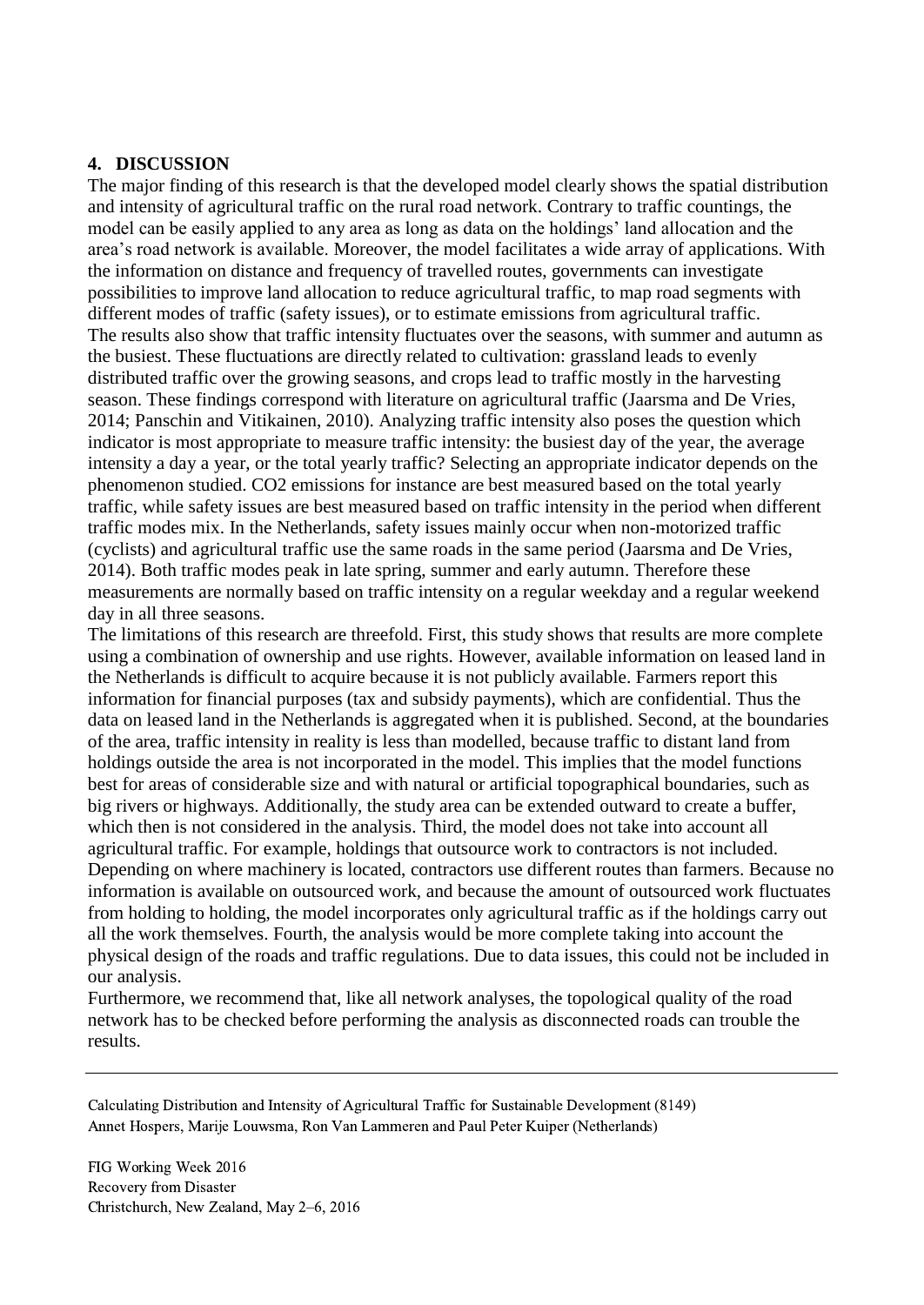# **5. CONCLUSION**

Agricultural traffic was studied in relation to a holdings' land allocation to determine spatial distribution and intensity of agricultural traffic for a specific area. Based on the validations we may conclude that our GIS model gives a good impression of the intensity and spatial distribution of agricultural traffic for an area. Better results were obtained with data on ownership and use rights than with data on ownership rights alone. This is of course context dependent; in a situation where ownership rights prevail and use rights are non-existent an analysis based on ownership rights alone will suffice, and vice versa. The model has been validated with the best available means, however we recommend to extend validation preferably with countings of agricultural traffic in the field like has been done in Finland (Panschin and Vitikainen, 2010).

The results of the model, i.e. information on the spatial distribution and intensity of agricultural traffic, can be used for different applications. The results can be combined with other data, for example to locate potentially unsafe situations. When agricultural traffic mixes with other modes of transport, safety issues may arise. In the Netherlands this applies particularly for cyclists. Cyclists use rural roads for recreational, for work and for school-related purposes. Combining these information may reveal possibly dangerous locations where different modes of traffic use the same road or cross each other's route.

Other applications of the results can be found in sustainable development, for example to analyse CO2 emissions. Governments can use the information as input for policy-making and for decisionmaking, for example on measures to reduce agricultural traffic and related safety issues. Future developments may have farmers using GPS tracking systems in agricultural vehicles which enables spatio-temporal analyses. For now, such systems are not yet commonplace, and therefore do not provide sufficient information for an analysis of agricultural traffic on a regional scale.

Calculating Distribution and Intensity of Agricultural Traffic for Sustainable Development (8149) Annet Hospers, Marije Louwsma, Ron Van Lammeren and Paul Peter Kuiper (Netherlands)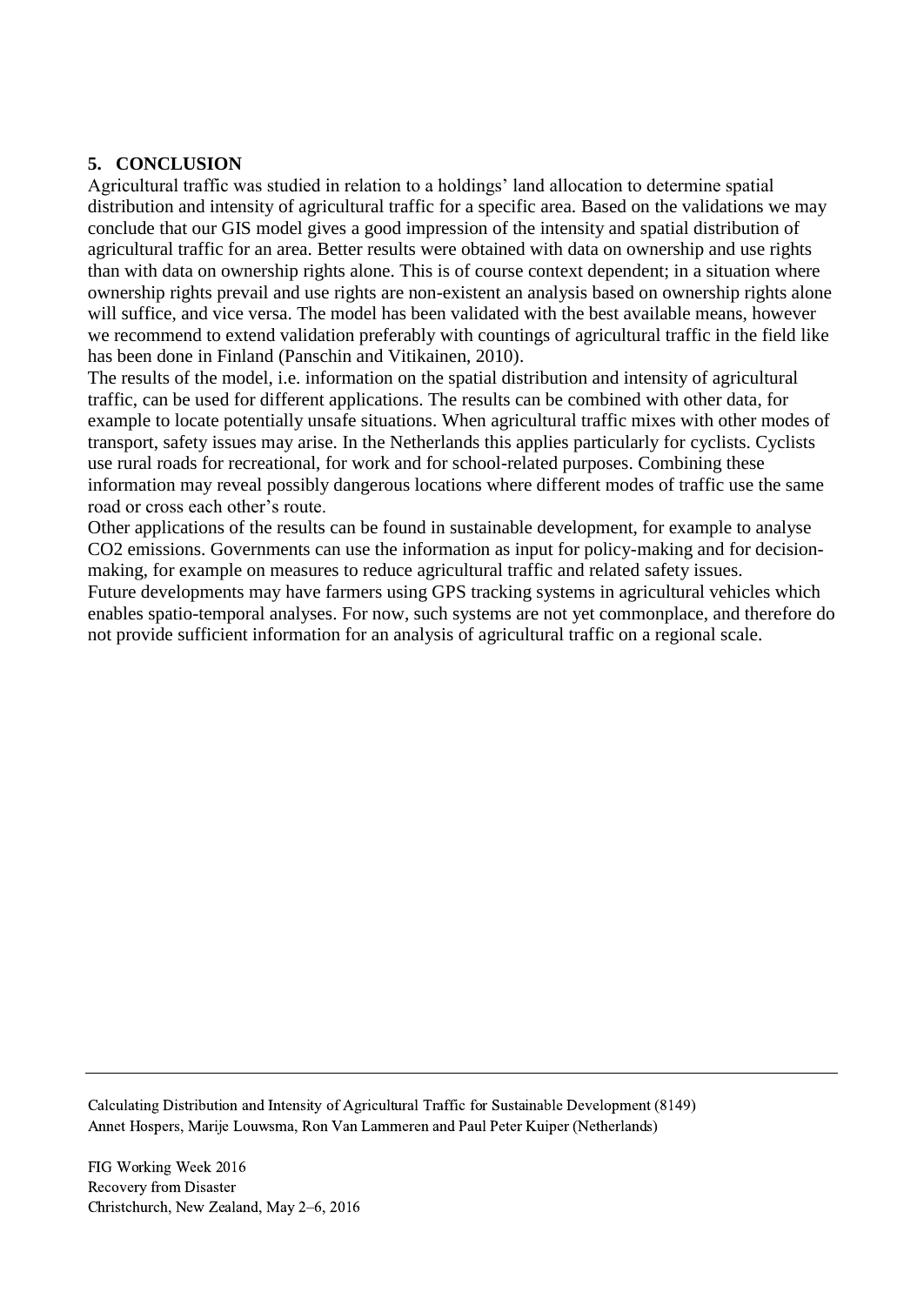|                               | <b>Spring</b>  | <b>Summer</b>  | <b>Autumn</b>  | <b>Winter</b>  | <b>Total rides</b> |
|-------------------------------|----------------|----------------|----------------|----------------|--------------------|
| Agricultural crops            | 4              | 8              | $\overline{2}$ | 3              | 17                 |
| Cereals                       | 5              | $\overline{7}$ | 5              | $\overline{2}$ | 19                 |
| Flower bulbs                  | 15             | 18             | $\overline{2}$ | $\theta$       | 35                 |
| Grassland                     | $\overline{2}$ | 23             | 1              | 1              | 27                 |
| Green fodder plants (on clay) | $\overline{4}$ | $\overline{2}$ | $\overline{2}$ | 1.5            | 9.5                |
| Green fodder plants (on sand) | 4.5            | 3.5            | 1.5            | $\Omega$       | 9.5                |
| Green fodder plants (on peat) | 6              | $\overline{0}$ | $\overline{2}$ | $\overline{0}$ | 8                  |
| Onions                        | 5              | 11             | $\overline{2}$ | $\overline{0}$ | 18                 |
| Potatoes, consumption         | 9              | 14             | 3              | $\Omega$       | 26                 |
| Potatoes, plant               | 8              | 14             | 3              | $\theta$       | 25                 |
| Potatoes, starch              | 9              | 11             | $\overline{2}$ | 1              | 23                 |
| Sugar beets (on clay)         | 6.5            | 5.5            | 3              | $\Omega$       | 15                 |
| Sugar beets (on peat)         | 6              | 6              | 3              | $\theta$       | 13                 |
| Sugar beets (on sand)         | 5.5            | 6.5            | 3              | $\Omega$       | 15                 |
| <b>Fallow land</b>            | 1.5            | 0.5            |                | $\overline{0}$ | 3                  |

<span id="page-9-0"></span>**Appendix I Table 1 Fixed number of rides per crop and per season**

## <span id="page-9-1"></span>**Table 2 Harvest (kg/ha) of crops**

|                       | Clay,<br><b>IJsselmeer</b> | Clay, other | <b>Sand</b> | Peat  | Average |
|-----------------------|----------------------------|-------------|-------------|-------|---------|
| Agricultural crops    | 15000                      | 15000       | 15000       |       | 15000   |
| Cereals               | 9300                       | 8600        | 7600        |       | 8500    |
| Flower bulbs          | $\overline{\phantom{a}}$   |             |             |       | 65000   |
| Grassland*            | 60000                      | 60000       | 65000**     | 55000 | 60000   |
| Green fodder plants   | 45000                      | 45000       | 44000       |       | 45000   |
| Onions                | 63000                      | 50000       | 57000       |       | 57000   |
| Potatoes, consumption | 55000                      | 47500       | 56000       |       | 53000   |
| Potatoes, plant       | 40000                      | 34000       | 33000       |       | 36000   |
| Potatoes, starch      | 43000                      | 43000       | 43000       |       | 43000   |
| Sugar beets           | 83000                      | 73000       | 70000       |       | 75500   |

*\* Based on five times mowing per year* 

Calculating Distribution and Intensity of Agricultural Traffic for Sustainable Development (8149) Annet Hospers, Marije Louwsma, Ron Van Lammeren and Paul Peter Kuiper (Netherlands)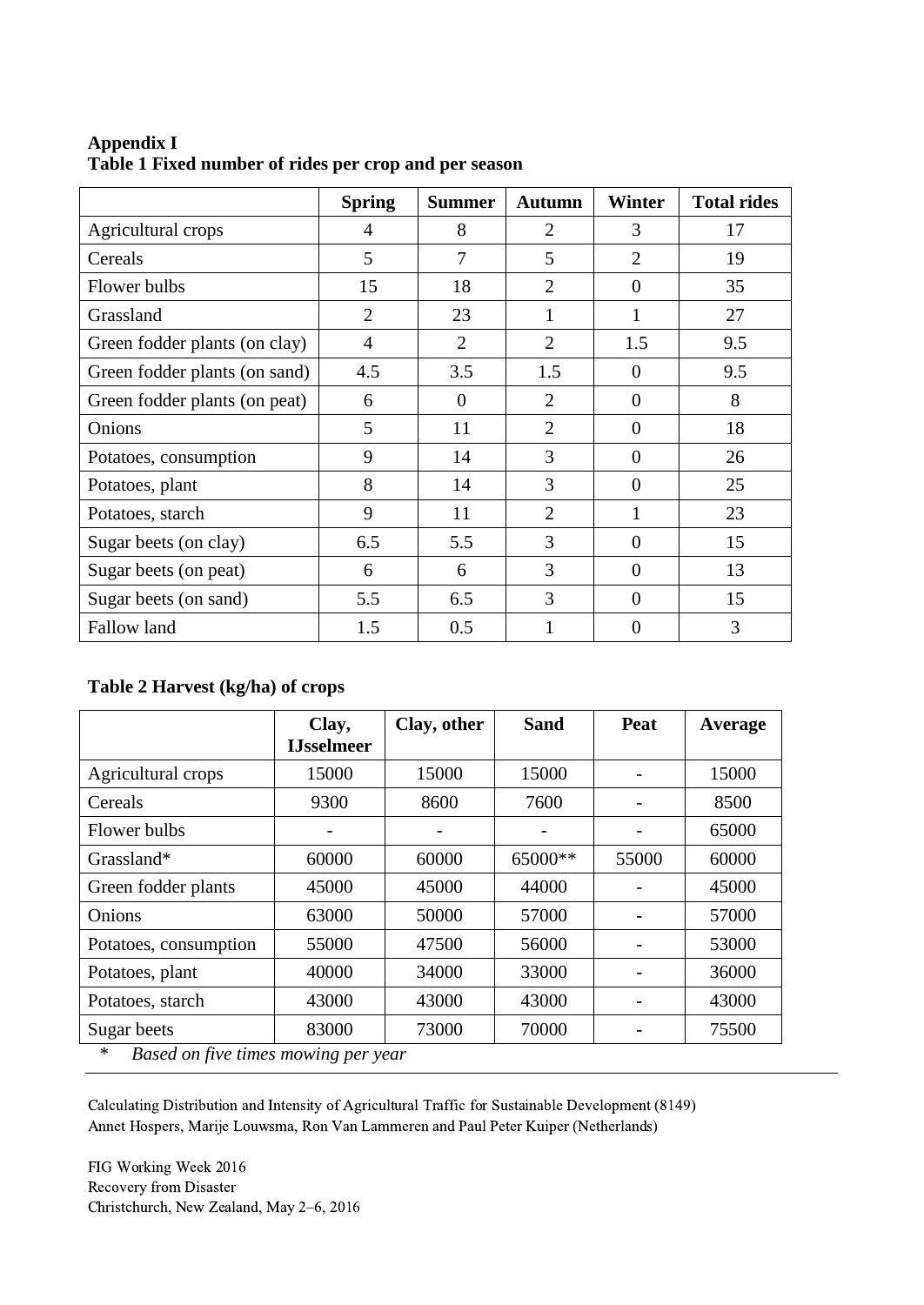*\*\* Average of wet and dry sand* 

| Kipper size | Crop                  |  |  |
|-------------|-----------------------|--|--|
| 11 ton      | Grassland             |  |  |
|             | Green fodder plants   |  |  |
| 18 ton      | Agricultural crops    |  |  |
|             | Cereals               |  |  |
|             | Onions                |  |  |
|             | Potatoes, consumption |  |  |
|             | Potatoes, seed        |  |  |
|             | Potatoes, starch      |  |  |
|             | Sugar beets           |  |  |

#### <span id="page-10-0"></span>**Table 3 Kipper size used for crops**

### **REFERENCES**

- Demetriou, D., J. Stillwell & L. See (2011), Land consolidation in Cyprus: why is an integrated planning, and decision support system required? Land use policy 29 (2012), pp. 131- 142.
- Dijkstra, E.W. (1959), A note on two problems in connexxion with graphs. Numerische Mathematik 1, pp. 269-271.
- Louwsma, M. & P.P. Kuiper (2013), Ruimtelijke effecten van herverkaveling op landbouwverkeer. Verkeerskunde 5 (2013). http://www.verkeerskunde.nl/internetartikelen/ internetartikelen ruimtelijke-effecten-van-herverkavelingop.33744.lynkx [Accessed: 24-08-2014].
- Gónzalez, X.P., M.F. Marey & C.J. Álvarez (2007), Evaluation of productive rural land patterns with joint regard to the size, shape, and dispersion of plots. Agricultural System 92 (2007), pp. 52-62.
- Jaarsma, R. (2010), Precieze achtergrondinformatie en handvatten op maat voor de tractorproblematiek: De tractor en de openbare weg. Verkeerskunde 61 (6), pp. 38-43.
- Jaarsma, R. & H. Hoofwijk (2013), Landbouwverkeer, lastig maar noodzakelijk! ROM: maandblad voor ruimtelijke ontwikkeling 31 (3), pp. 34-35.
- Jaarsma, R., H. Hoofwijk & J. de Vries (2013), Trendbreuken in het landbouwverkeer. Verkeerskunde 01 (13), p. 42.
- Jaarsma, R., & J. de Vries (2014), Verkeersveiligheid landbouwvoertuigen 1987 2012.
- PAGV [Proefstation voor de Akkerbouw en de Groenteteelt in de Vollegrond] (1995), Kwantitatieve informatie voor de akkerbouw en de groente in de vollegrond. 22nd editie. Lelystad: drukkerij Belser.
- Panschin, S. & A. Vitikainen, (2010), Land consolidation and agricultural traffic instrument for calculating the traffic volume. FIG Congress 2010, Facing the Challenges – Building the Capacity, Sydney, Australia, 11-16 April 2010.

Calculating Distribution and Intensity of Agricultural Traffic for Sustainable Development (8149) Annet Hospers, Marije Louwsma, Ron Van Lammeren and Paul Peter Kuiper (Netherlands)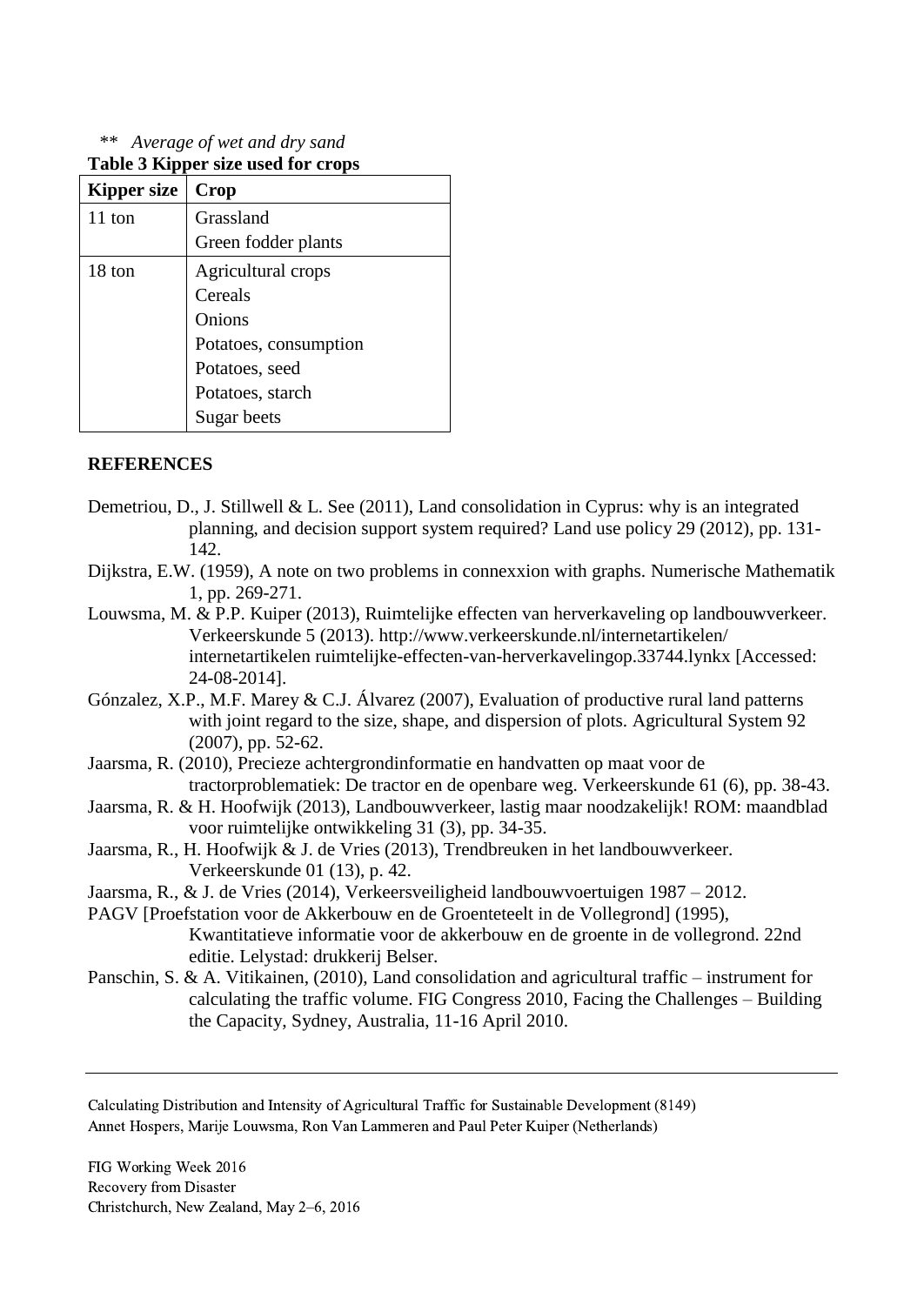- PPO [Wageningen, Praktijkonderzoek Plant & Omgeving] (2009), Kwantitatieve Informatie: akkerbouw en vollegrondsgroenteteelt. 27ste edition, Wageningen: Praktijkonderzoek Plant & Omgeving.
- PPO [Wageningen, Praktijkonderzoek Plant & Omgeving] (2012), Kwantitatieve Informatie: akkerbouw en vollegrondsgroenteteelt. 28ste editie, Wageningen: Praktijkonderzoek Plant & Omgeving.
- Oosthoek & Pouwer (2014), Logistieke landbouwroutes Zeeland: resultaten tellingen landbouwverkeer 2013.
- Rienks, W.A., P. Galama, C.M.L. Hermans & C.F. Jaarsma (2009), Opschaling van melkveehouderij heeft ruimtelijke effecten: Kan extra belasting van plattelandswegen worden ondervangen? Spil 257-260 (2/3), pp. 31-35.
- Van Dijk, T. (2003), Dealing with Central European land fragmentation A critical assessment on the use of Western European instruments. Eburon, Delft, The Netherlands
- WUR [Wageningen UR Livestock Research] (2013), KWIN Kwantitatieve informatie Veehouderij 2013-2014. Lelystad: Wageningen UR Livestock Research.

# **BIOGRAPHICAL NOTES**

**Annet Hospers** is working as GIS specialist at Grontmij Netherlands, part of Sweco. Her work focuses on supporting (engineering) projects by analyzing and managing spatial information, for example via a webGIS application as GeoWeb. She has a Master's degree in geographical information management and applications from Utrecht University. During her MSc she has done research at the Netherland's Cadastre to the distribution and intensity of agricultural traffic.

**Marije Louwsma** is senior advisor in the department of spatial planning at the Netherlands' Cadastre, Land Registry and Mapping Agency. She has a Master's degree in spatial planning from Wageningen University and a Master's degree in geo-information management and applications from Utrecht University. Currently, she works on product and process innovations in the domain of land management and spatial planning. She also conducts PhD research which concentrates on the role of e-government services with spatial data in interactive planning processes.

**Ron van Lammeren** is associate professor of Geo-Information Science at the Laboratory of Geo-Information science and Remote Sensing of Wageningen University, The Netherlands. In his research and education he pays attention to the role of geo-information in planning and design of landscape and environment. Especially the nature and impact of visual representations of locational data ensembles in participatory planning and design processes are focal points of his interest. He holds an MSc and a PhD degree from Wageningen University and is Dutch State registered landscape architect.

**Paul Peter Kuiper** is working at the Netherlands' Cadastre, Land Registry and Mapping Agency. As an advisor in the application of spatial data, he mainly focusses on the combination of different

Calculating Distribution and Intensity of Agricultural Traffic for Sustainable Development (8149) Annet Hospers, Marije Louwsma, Ron Van Lammeren and Paul Peter Kuiper (Netherlands)